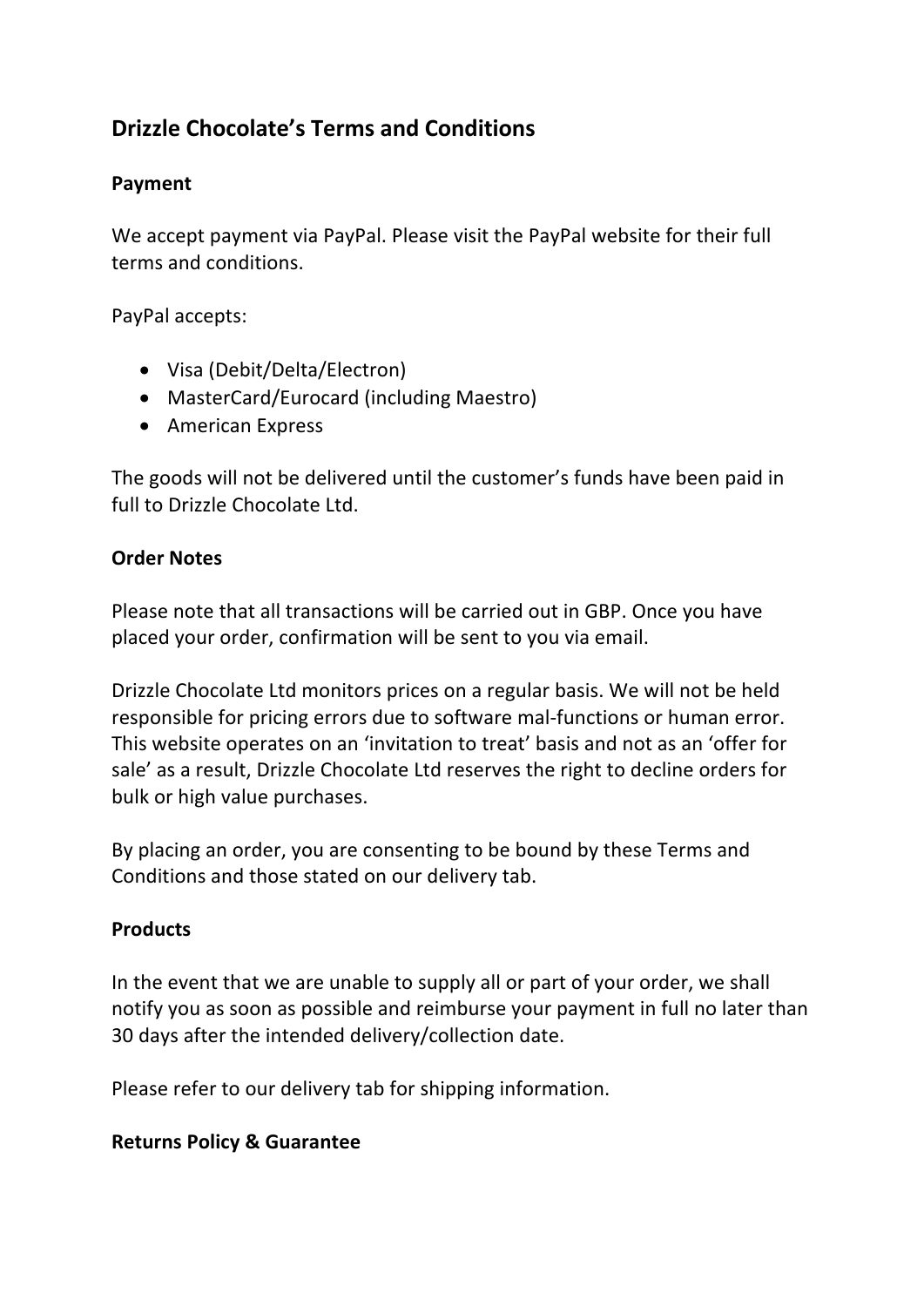If you are a Consumer, by law you have the right to cancel your contract before you receive the products or to return any products to us within 7 working days after the date of receipt of the product. It is your responsibility to take care of the products provided by Drizzle Chocolate Ltd and also to ensure that the products and their packaging are not damaged. Your right to cancel you order after receiving the products shall not apply to:

Products supplied to your specification or which are personalised; or Products which are liable to deteriorate rapidly.

Drizzle Chocolate Ltd will accept returns only on faulty goods. Under these circumstances the buyer must notify and return the goods within 48 hours of receiving them.

#### **Contacting us**

You can contact us using the details below:

**Tel**: 07736 368283

### **Unlawful or Prohibited Use**

You shall not use this site for any purpose that is unlawful or by any means prohibited under these terms and conditions. You shall not use this site in any manner, which may harm Drizzle Chocolate Ltd or other parties or adversely affect the site functionality or its use by others. You shall not attempt or obtain from or through this site any information that is not already and intentionally made available from or through it.

### **Web Site Terms of Use**

All the information on this web site is intended for guidance only. The web site is regularly updated. Products and prices are subject to change without notice.

## **Copyright**

All contents and information on this site including without limitation text, graphic and images, is the property of Drizzle Chocolate Ltd or the property of their respective owners and is protected by United Kingdom copyright laws.